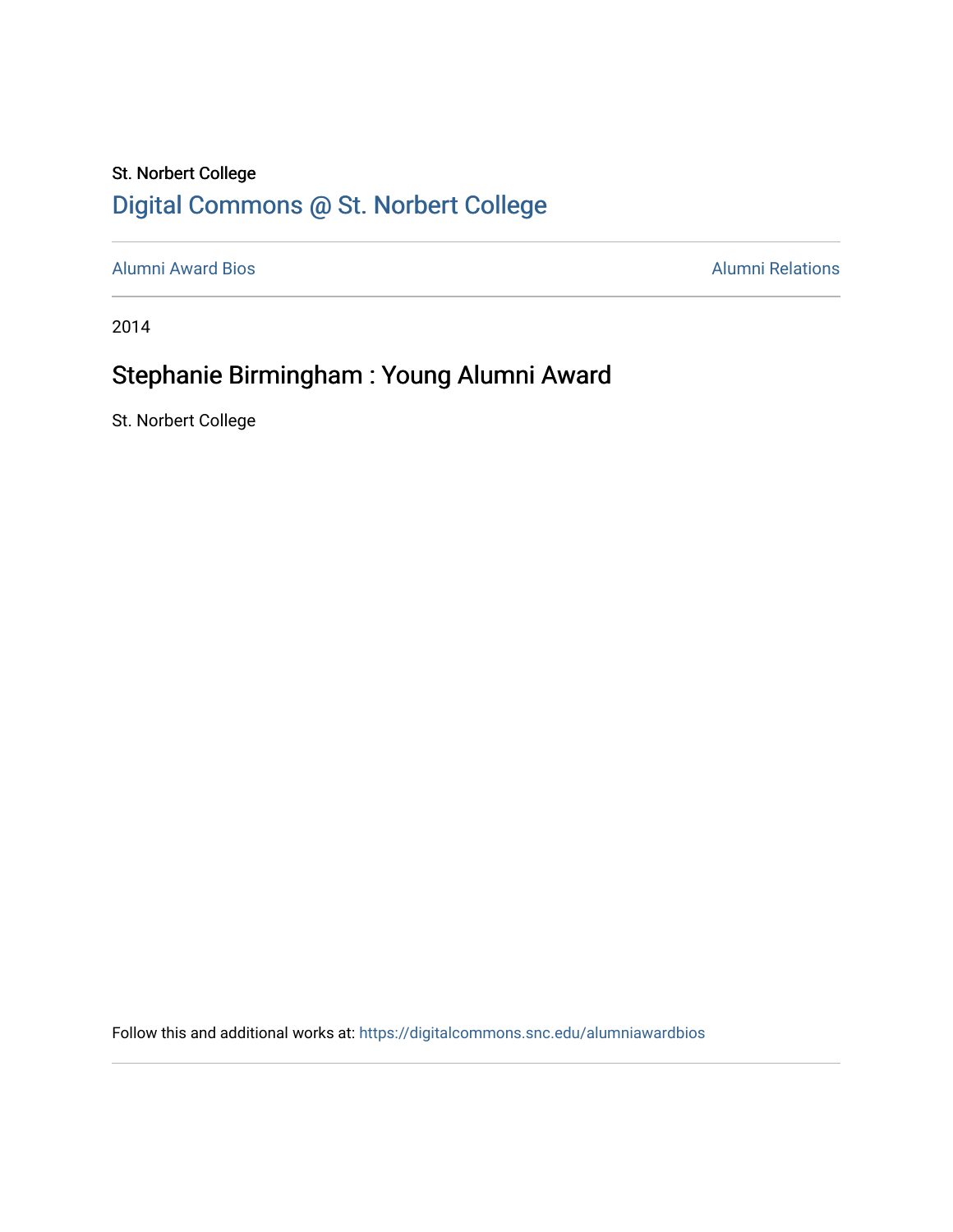



[Academics](https://www.snc.edu/academics) [Admission](https://www.snc.edu/admission) [Campus Life](https://www.snc.edu/campuslife) [Living Norbertine](https://www.snc.edu/livingnorbertine) [Athletics](https://www.snc.edu/athletics) [About](https://www.snc.edu/about)

Q

[Alumni](https://www.snc.edu/alumni/) [Alumni Awards](https://www.snc.edu/alumni/awards/) 2014 Young Alumni Award A

#### [Alumni](https://www.snc.edu/alumni/index.html)

[Events & Reunions](https://www.snc.edu/alumni/event/index.html) [Behind the Arch](https://www.snc.edu/alumni/event/behindthearch/) [Benefits and Services](https://www.snc.edu/alumni/benefits.html) [Get Involved](https://www.snc.edu/alumni/getinvolved.html) [Give to SNC](http://giving.snc.edu/) [Alumni Awards](https://www.snc.edu/alumni/awards/index.html) [Past Recipients](https://www.snc.edu/alumni/awards/recipients.html) [Knight Lights](https://www.snc.edu/alumni/knightlights/index.html) [Alumni-Owned](https://www.snc.edu/alumni/directory/index.html) [Businesses Network](https://www.snc.edu/alumni/directory/index.html) [Alumni Board](https://www.snc.edu/alumni/alumniboard.html) [Student Alumni](https://www.snc.edu/alumni/saa.html) [Ambassadors](https://www.snc.edu/alumni/saa.html) [Staff](https://www.snc.edu/alumni/contactus.html)

# 2014 Young Alumni Award



## Stephanie Birmingham '09

When we consider the profound need and want that surrounds us in the world, we often feel overwhelmed. Faced with challenges so great, we despair of our ability to make a difference, and we quail at the potential cost to our own comfort. Many of us simply throw up our hands.

But some of us instead roll up our sleeves; Stephanie Birmingham is one of those.

Stephanie's activism and dynamism were on ample display during her St. Norbert years. As an undergraduate, she engaged deeply in social justice work, volunteering three times for the

college's TRIPS alternative break program – first as a participant, then as a co-leader, serving in domestic violence centers, homeless shelters and soup kitchens.

Stephanie volunteered at a Green Bay homeless shelter, interned for the Leadership Conference on Civil Rights, and lobbied on behalf of Friends for Wheels, an organization she co-founded to raise disability awareness in the college community. Academically, she earned a place both on the Dean's List and in the Pi Gamma Mu Honor Society. She received the college's Student Life Award, as well.

Today, she continues her studies, pursuing a Master of Arts in Pastoral Counseling at Loyola of Chicago. And outside the classroom, Stephanie continues to distinguish herself through her compassionate service to those most in need.